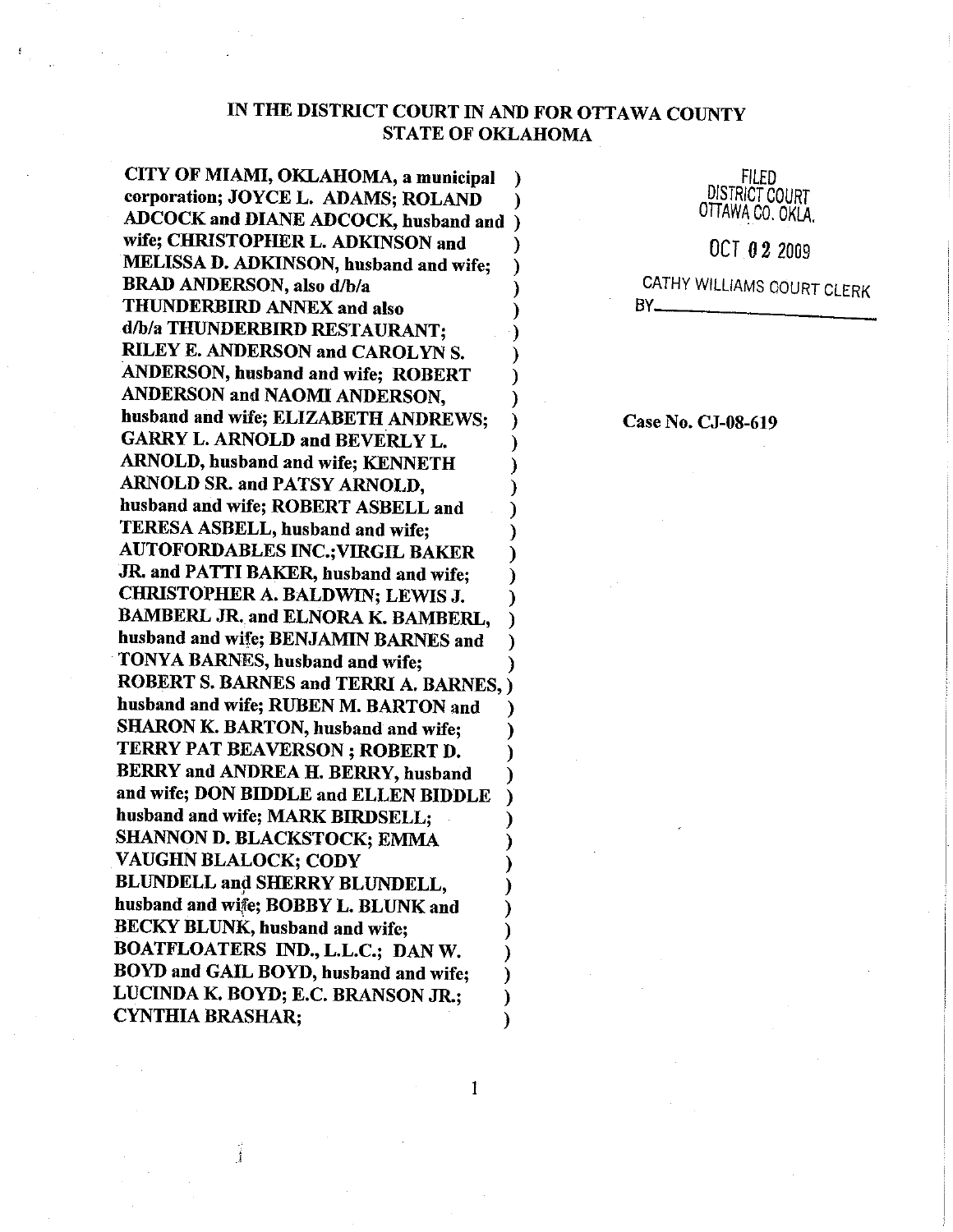**GARY BREWER d/b/a MIAMI SKATELAND; ) CHESTER BREWINGTON d/b/a THE** THUNDERBIRD RESTAURANT; GERALD W.) **BRIDGEWATER and PATRICIA A. BRIDGEWATER, husband and wife:** JIMMY L. BRUNMEIER and LINDA **BRUNMEIER**, husband and wife; DONALD BUCKNER and DENA BUCKNER. husband and wife, and also d/b/a/ COM-TEC SALES; JIM T. BUFFALOE and **KAREN CONLON BUFFALOE, husband** and wife; ANDREA BUNDY; CLARENCE WILLIAM BURR; RODNEY DEAN CALLAHAN and ROXILEA CALLAHAN. husband and wife; DAVID CARRIER; DANNY **CARTWRIGHT and KIMBERLY CARTWRIGHT, husband and wife; GREGG** W. CASS and LINSEY R. CASS, husband and wife; KENNETH G. CASS and KENNETH P. CASS d/b/a CASS PLUMBING; JOHN W. CASSELL and SANDRA **CASSELL**, husband and wife: MARVIN CHAMPLIN and JOYCE CHAMPLIN, husband and wife; CECIL **CHISUM: JEFF CLAY: CRYSTAL CLAYBURG; JAMES ERIC CLIFFORD and** DELANIE CLIFFORD, husband and wife; **KEITH COCHRAN and STORMIE** COCHRAN, husband and wife; F. LEROY **COLLINS and SALLIE M. COLLINS,** husband and wife; ROY T. COLLINS; **COM-TEC OF MIAMI INC.: ANTHONY COOPER and CARRIE COOPER,** husband and wife; DARREN CORNOG and MILLIE CORNOG, husband and wife; **LUCINDA CUMMINS; NATTHEN and** MICKI DAMANN, husband and wife: **DANIEL CADE DAREING; TOM** C. DEAN and TAMMY DEAN, husband and wife; WILLIE DARLENE DESILVA; **HANK DOWNUM and ROSEANA** DOWNUM, husband and wife; TIMOTHY A. DUFFEE; DEBBIE EDWARDS; A. LAVENA

 $\overline{2}$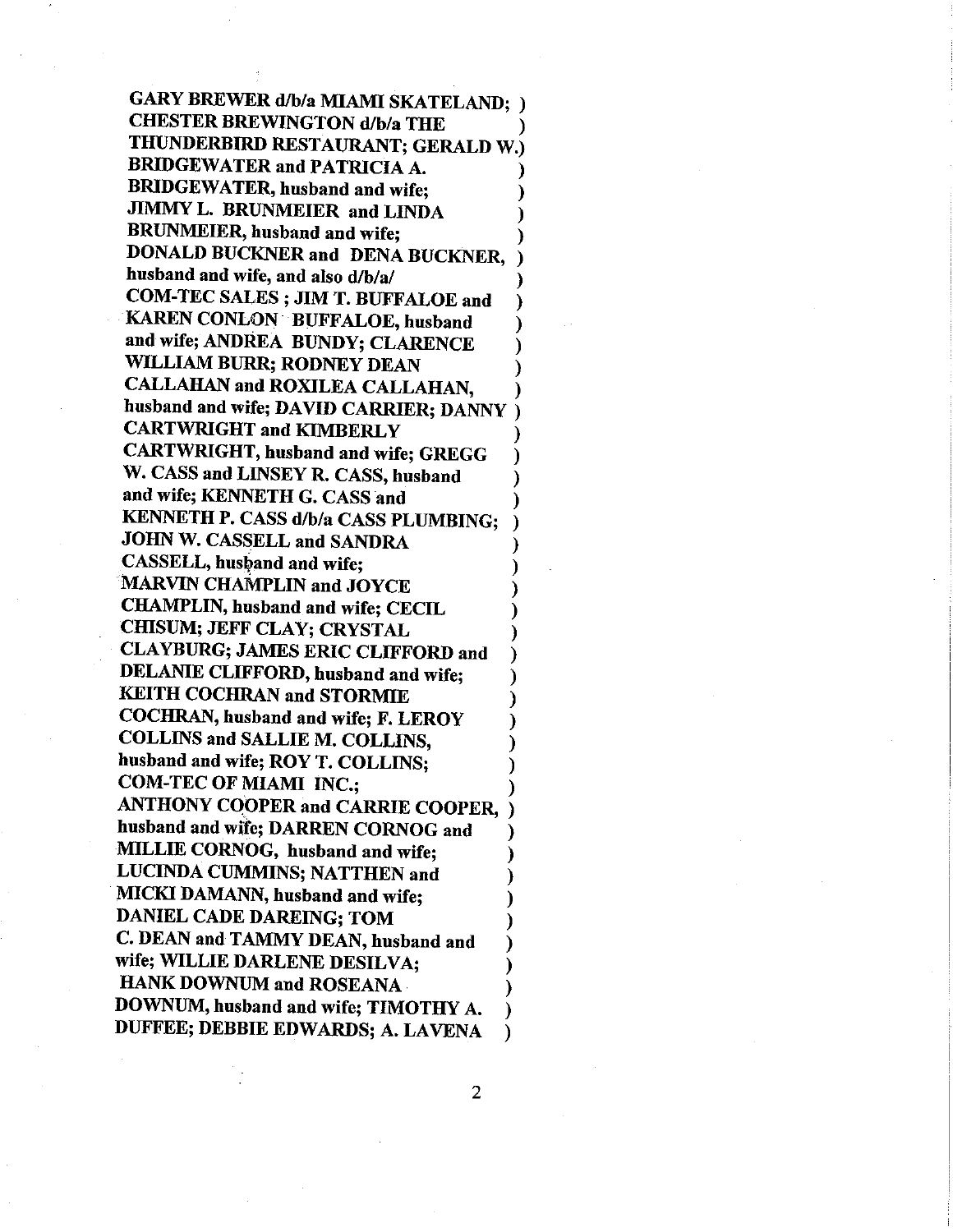EIDSON; JACK ELSEY and CAROLYN ELSEY, husband and wife; E.M.R. INC.; **JOHN ENGESSER and** BARBARA ENGESSER, husband and wife; RICHARD B. ENYART; DEBRA K. ERVIN; AMY J. ERWIN; EVERBODY DRIVES AUTO ) SALES, LLP, a/k/a S & J QUALITY CARS LLC; LESLIE E. FARRIS and RUTH ANN FARRIS, husband and wife; **KENNETH W. FERRIS and JANICE FERRIS** husband and wife; LARRY D. FISHER; JOYCE FITZGIBBON; ERNEST FLETCHER and SONDRA FLETCHER, husband and wife; ) E. FLETCHER as trustee of the E.W. FLETCHER TRUST; AARON RON FORKUM;) DERRICK FUGATE; G.D.S INVESTMENTS, INC.; RYAN GARRETT, also d/b/a UNITEC GAMING SERVICES; **LLOYD GATOBU;** JIM GERING and CAROLYN GERING, husband and wife; MICHAEL J. GLASSMAN and DEBBIE GLASSMAN, husband and wife, d/b/a GLASSMAN BUILDERS; SCOTT B. **GLOVER and KIMBERLY GLOVER, husband**) and wife; HARRY T. GRIFFIN and JANICE L. ) GRIFFIN, husband and wife; JAMES H. HAILE) and BARBARA HAILE, husband and wife d/b/a SMILE-A-MILE; DONALD HALL SR. and PATRICIA HALL, husband and wife; DAVID SHANE HALLET; THE HARBOR OF MIAMI, INC.; ROBERT HARDEE and PHYLLIS HARDEE, husband and wife; RODNEY D. HARNER and OPAL HARNER, husband and wife; MICHAEL D. HELM and BETH ANN HELM, husband and wife; CHERI HERNON; JAMES HERNON and DIXIE HERNON, husband and wife; RACHEL HERREL; DERYL V. HERREN and JOYCE E. HERREN, husband and wife; JAMES M. HEYBURN and CARRIE A. HEYBURN, husband and wife; TOM D. HICKEY and MYRA HICKEY, husband and wife; DAWN HILDEBRAND; TERESA HILL;

3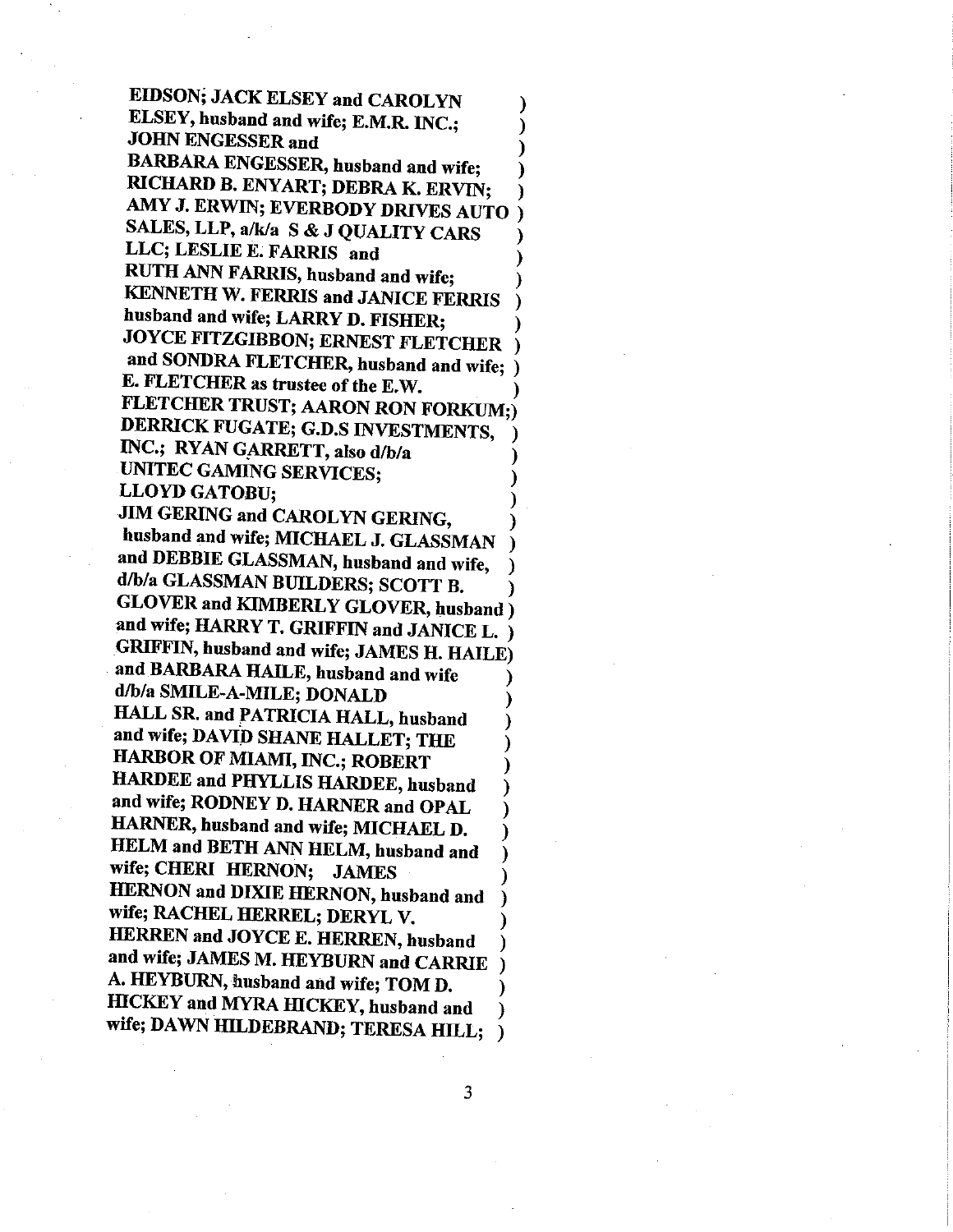RICKY DON HILL; TRAVIS HINS; HOWARD HOOVER; CASEY HOUGH; DR. **ROD HOUGH;** 

CHARLES E. HOUSEMAN and CAROL JEAN) HOUSEMAN, husband and wife; DONA HOWELL; DORENA JACKSON; TONY JAMESON and JUDITH ARNOLD JAMESON, ) husband and wife; JEET L.L.C., JAMES E. JENKINS; GARY L. JOHNSON and RETHA JOHNSON, husband and wife; MERRITT W. JOHNSON; RAY L. JUDKINS and JUDY JUDKINS, husband and wife; **BETTY J. KELLY;** 

LINDA G. KERBY; DEMARIS CHILDERS KILLION; DEBRA SUE KING; FLOYD KINNEY and SHERRY KINNEY, husband and ) wife; HOWARD KLINEFELTER and PAULINE KLINEFELTER, husband and wife; **JIMMY KORONIS and TIFFANY KORONIS,** husband and wife; STEVE KRESYMAN and KAREN KRESYMAN, husband and wife, d/b/a MIAMI CAR WASH; L.D.W. THEATRES INC.; IKE LACY and NANCY LACY, husband and wife; ROGER L. LACY II  $\lambda$ and TIFFANY LACY, husband and wife; MYIRL JEANEENE LANDERS; JAMES G. LARKIN and NINA P. LARKIN, husband and wife; EVERETT LASITER; JEAN LASITER and MICHAEL LASITER, husband and wife; PATRICIA LAUB; JEFFERY LAVINE and JONIA LAVINE, husband and wife; TERRY LAWSON and CAROLE LAWSON, husband and wife, d/b/a BAILEY'S BAIT SHOP; DANNY LEACH; VIRGIL LEACH and LILLIAN LEACH, husband and wife; LINDA WYRICK LEE; DON LEONARD and WONA LEONARD, husband and wife; AGNES BLAIR-LLOYD; HERB LOGAN and PATRICIA LOGAN. husband and wife; JOHNNY GREGG LOVELL; SHEILA MACY; PAUL MARQUEZ and DAVA JO MARQUEZ, husband and wife; DENISE ℩

 $\overline{4}$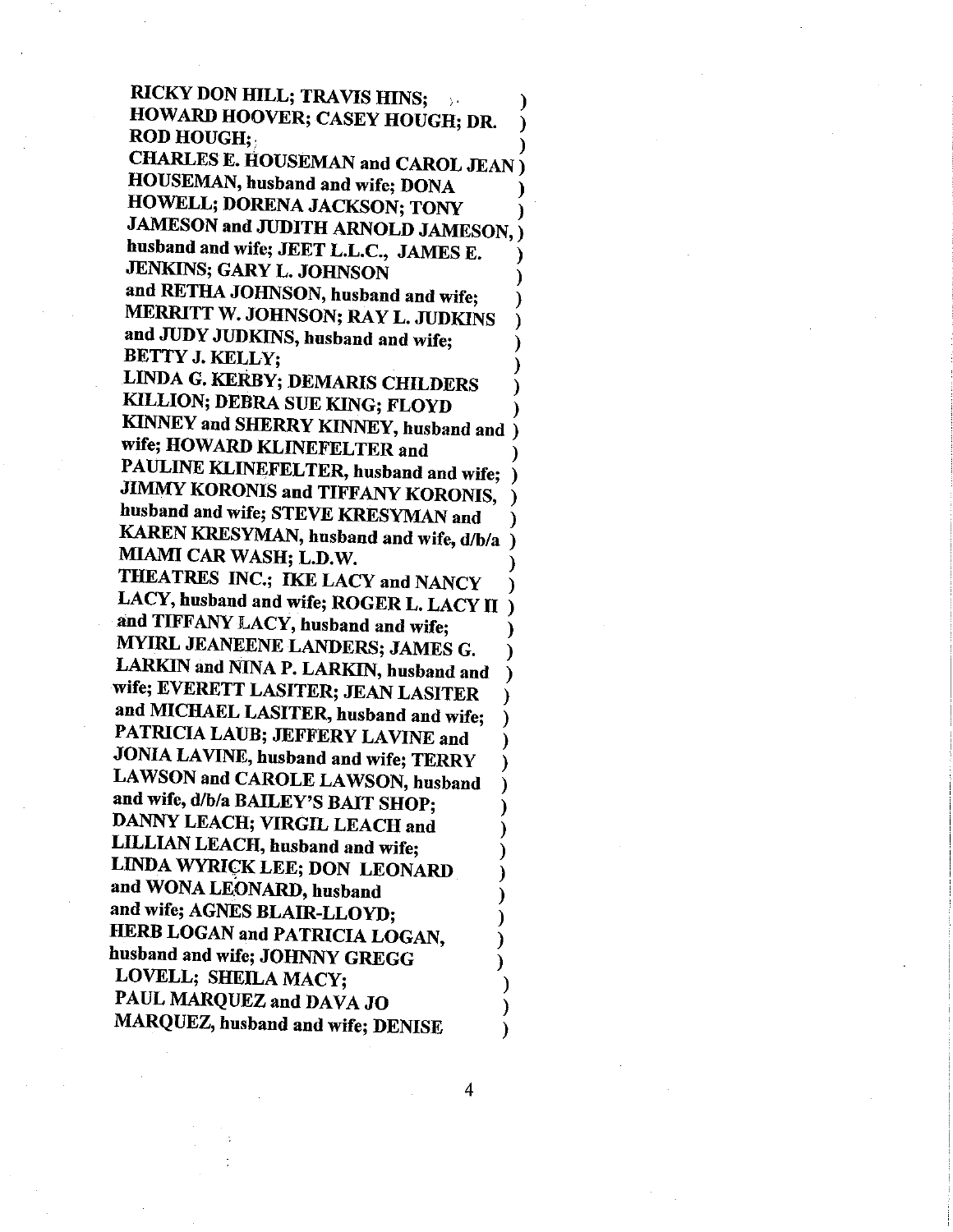**MARTIN; STEPHEN L. MARTIN and MYRA) MARTIN, husband and wife; CASSIE** MATTINGLY; DELMAR MATTINGLY and DEANN MATTINGLY, husband and wife; ) MICHAEL MATTINGLY and DEBRA J. MATTINGLY, husband and wife; JACQUES) MATTISON; ROBERT E. MAXWELL; **SABAN MCCABE and LEONA MCCABE,** husband and wife; IAN MCCLURE; JEFFRY L. MCCOOL and CAROLYN J. MCCOOL, husband and wife; **KENNETH M. MCCORD and SHERRI** A. MCCORD, husband and wife; **DEANNE MCCRACKEN;** MICHELLE MCKAY, as trustee for the LEO D.) WOODHALL TRUST; VICTOR MCKIBBEN) and NATASHA MCKIBBEN, husband and wife; SCOTT B. MCKINNEY and SHELLEY MCKINNEY, husband and wife; CLARENCE W. MCMINN and MARIAN J. MCMINN, husband and wife; MIAMI ANIMAL HOSPITAL, INC.; CLINTON MILLER; DENVER MILLER; SADIE G. MILLER: NORVELL J. MILLER and CORA MILLER, husband and wife: **JOHN MILLS and JANIS MILLS, husband** and wife; EVAN E. MITCHELL and MARLENE K. MITCHELL, husband and wife ) **CHARLES W. MORE and HIROMI MORE,** husband and wife; JACK E. MORRIS; THOMAS MUDRICK and SUSAN J. MUDRICK, husband and wife; SHERMAN T. MURPHREE and SHARI LYNN MURPHREE.) husband and wife; GEORGE T. MYERS and ELAINE MYERS, husband and wife; MELVA NEECE; ALAN E. NEWKIRK and MARY J. NEWKIRK, husband and wife; WELLINGTON) NG and CARY NG, husband and wife: JAMES E. NOTT and SUSAN L. NOTT. husband and wife d/b/a KNOTTS GROCERY STORE; LLOYD OGLE and JOAN OGLE, husband and wife; TERESA M. ١

5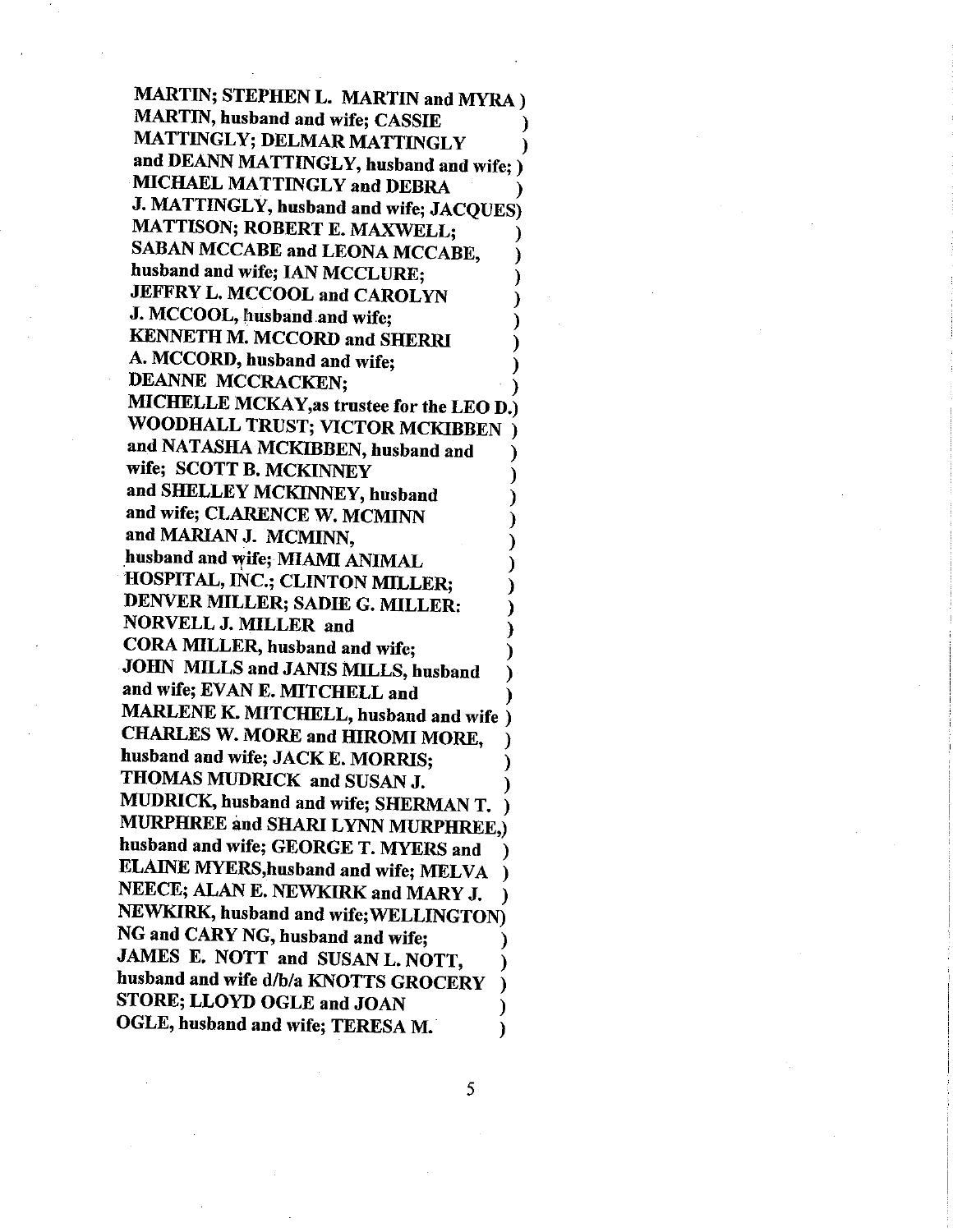O'HARA; DALE OWENS and CAROL L. **OWENS, husband and wife; EUGENE** PARSONS and SUSAN PARSONS, husband and wife; VINOD PATEL d/b/a TOWNSMAN MOTEL; DONALD PATTERSON and CHERYL PATTERSON. husband and wife; BETTIE HENSON PAYNE; ) DAVID PAYNE and ALICE PAYNE, husband and wife; FREDDIE L. PAYTON and RAYDENA PAYTON, husband and wife; JOHN D. PAYTON and JOYCE PAYTON, husband and wife; DAVE PERRY and LETHA PERRY, husband and wife, d/b/a BIG DADDY'S BAR- B-Q AND DELI and also d/b/a LITTLE TREASURES and also d/b/a PERRY'S TOWING AND **RECOVERY; DALE PETERSON; ROBERT B. PEWITT and** ANN L. PEWITT, husband and wife; TONY PICKETT; SCOTT POTTER and MELANIE POTTER, husband and wife; **RICKY R. POWERS and KELLI** POWERS, husband and wife, d/b/a **RIVERVIEW AUTO SALES; KERRY RADOSEVICH and CINDY RADOSEVICH,** husband and wife, d/b/a SERENITY INN **MOTEL: GREG RATLIFF and CAROL RATLIFF, husband and wife; JAMES** RAWLINS, d/b/a RAWLINS AUTOMOTIVE; ) FLOEY E. RAY; JAMES L. REDDEN and CATHY L. REDDEN, husband and wife; **JAKE REED, d/b/a REED UPHOLSTERING;** LEANNE E. REEVES; RANDALL RHODES and NORMA RHODES, husband and wife: **BENJAMIN D. RICKETTS and JENNIFER** RICKETTS, husband and wife; JOSHUA RIOJAS; RIOJAS INDUSTRIES INC.; **CYNTHIA ELAINE RIOS; CARSON B.** ROBERTS: ELLEN ROBERTS, d/b/a ONE STOP CONVENIENCE and also d/b/a OAKIE BURGER; BILL ROBERTSON and ETHEL JEANETTE ROBERTSON, husband and wife; TOM ROBERTSON and

6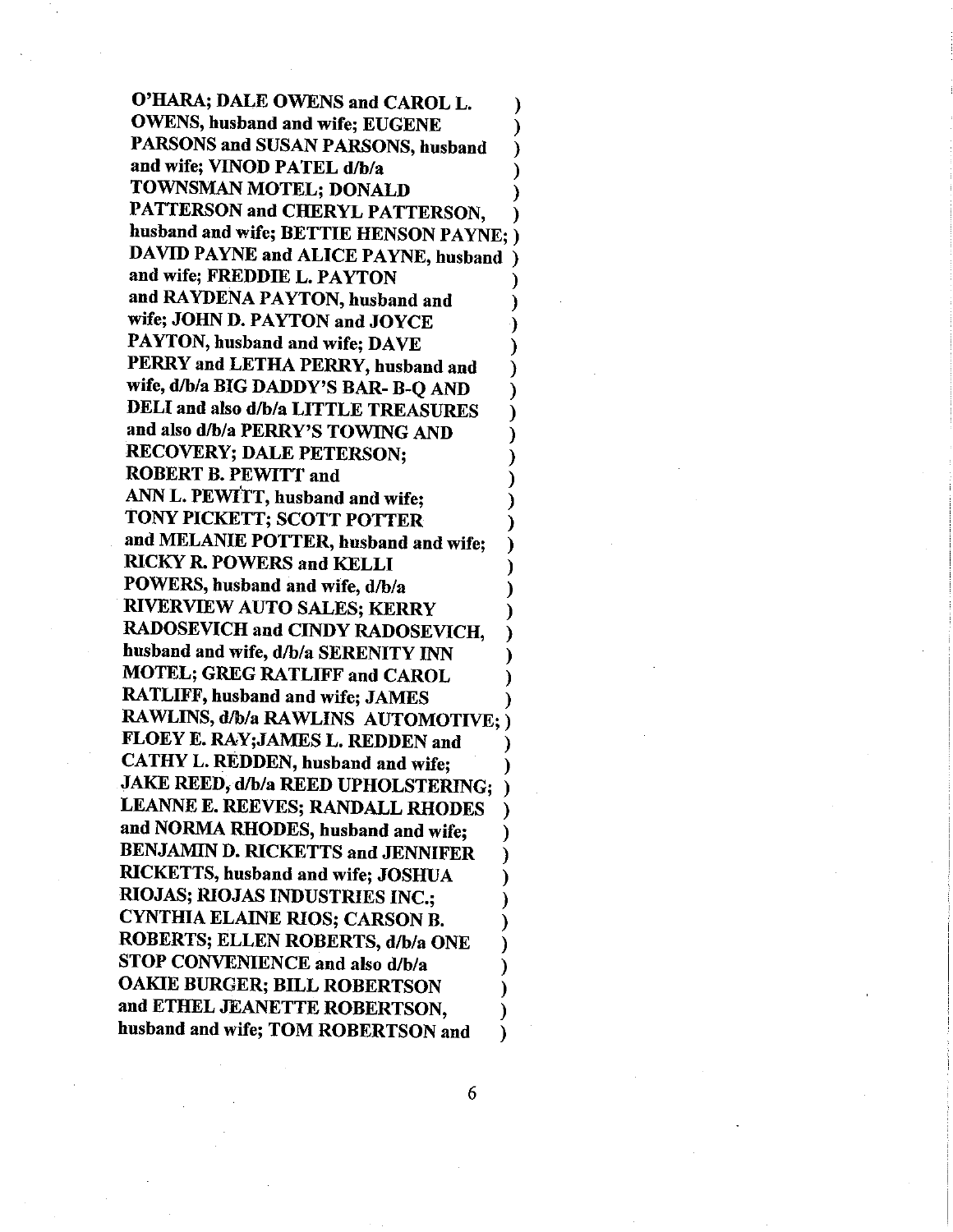**MARSHA ROBERTSON, husband and wife: BANI G. RODRIGUEZ and SEUNA** RODRIGUEZ, husband and wife; ROGER LEE ROLLINS and ELIZABETH ROLLINS, husband and wife; ARCHIE ROWDEN and **ROSALIE ROWDEN, husband and wife;** NEDRA K. ROYE; CHARLES D. RUSSELL and ANGELA R. RUSSELL, husband and wife) ROY RUTHERFORD and PATRICIA J. RUTHERFORD, husband and wife; TIMOTHY) **RUTERFORD and AIMEE RUTHERFORD,** husband and wife; PAULA RUTLEDGE; **RYAN RUTLEDGE and NAKIA** RUTLEDGE, husband and wife; LLOYD W. **SCHOENHALS and DONNA J. SCHOENHALS, husband and wife:** PATSY SCHUBERT; DENNIS R. SENTER and LISA MAYES SENTER, husband and wife; JIMMY LEE SHARBUTT, JR.; PHILLIP) J. SHYERS and STELLA L. SHYERS, husband and wife; JONATHAN SIEVERT and) DONNA SIEVERT, husband and wife, d/b/a PREMINUM PLUMBING; ROBERT **SILVERSMITH and KAREN** SILVERSMITH, husband and wife; CLAUDIA) **J. SISCO; BUFF SPRINGER and VERA** SPRINGER, husband and wife; ROBIN E. STILL, d/b/a STILL CONSTRUCTION; **BRADLEY K. STOGSDILL and LINDA** STOGSDILL, husband and wife; BETTY S. SUTTON; ROBERT E. SWANSON and VIRGINIA SWANSON, husband and wife; VIRGIL E. TARTER; DARRELL L. TESTERMAN and MARY J. TESTERMAN, husband and wife; TOMMY THULIN and KATHY THULIN, husband and wife; BRYON W. TRAYLOR and DEBRA L. TRAYLOR, husband and wife; ANGELA R. TRIGG; DANNY TRUJILLO and LINDA M. TRUJILLO, husband and wife; BRUCE TURNER and RUTH TURNER, husband and wife; LEE D. UTO and MARILYN A. UTO, husband and wife:

 $\overline{7}$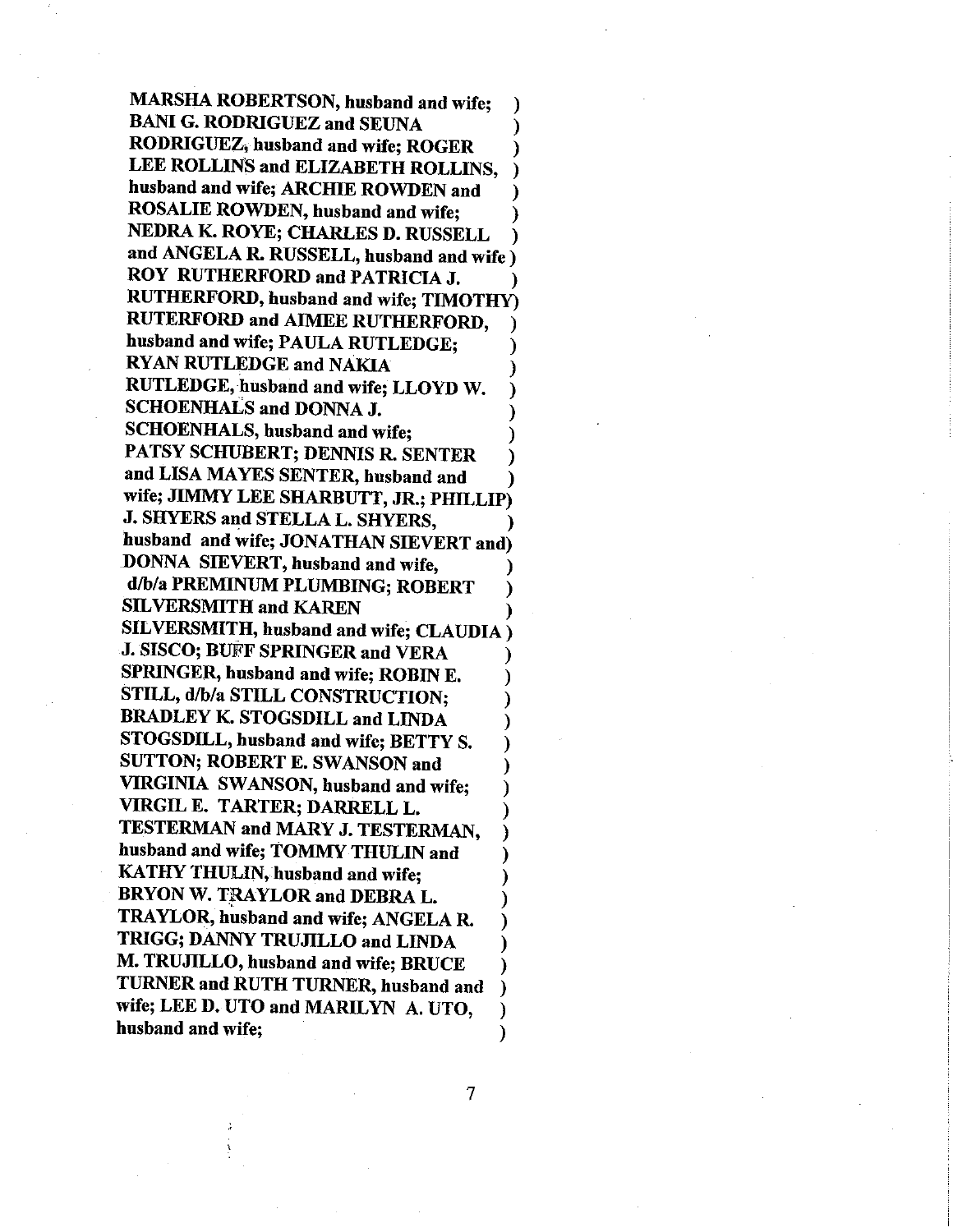JIMMY W. VAUGHN and CRISTIE VAUGHN, husband and wife; VONDA GAYLE WAKEFIELD; DAVID R, WALKER ând MARY M. WALKER, husband and wife, d/b/a AFC LOANS; R. EDWARD WALKER; **JOYCE BETTY WEAVER:** MIKE WEBB and RUTH WEBB, husband and ) wife; JAMES K. WEBBER; VERDALE WEEDEN SR, and DONNA WEEDEN, husband and wife; JERI WHITE; J. D. WILHOIT, JR. and ROSE WILHOIT, husband and wife; JOHN D. WILHOIT III; MIKE WILLARD and SALLY WILLARD, husband and wife; BRÄD WILLIAMS and TIFFANY WILLIAMS, husband and wife; ) WARREN WILLIAMS II and SHANNON IYILLIAMS, husband and wife; HAROLD WILSON and BETTY WILSON, husband and ) wife, d/b/a KELLIE'S GARDEN CENTER; JASON WILSON and CEAN WILSON, husband and wife, d/b/a WILSON'S PORTABLE WELDING; KELLIE WILSON; PHILLIP J. WOODALL; RICHARD A. WOOLARD and ROSEMARY IVOOLARD, husband and wife; DAVID D. WRIGHT; JUANITA WRIGHT; STEVEN R. WRIGHT; ROBERT YORK and CHRISTINA YORK, husband and wife; individually, and as representatives of) a class consisting of all persons and entities located upstream of Pensacola Dam who may have been injured by floods caused or increased) by the Dam since.

Plaintiffs,

v.

## GRAND RTVER DAM AUTHORITY,

Defendant.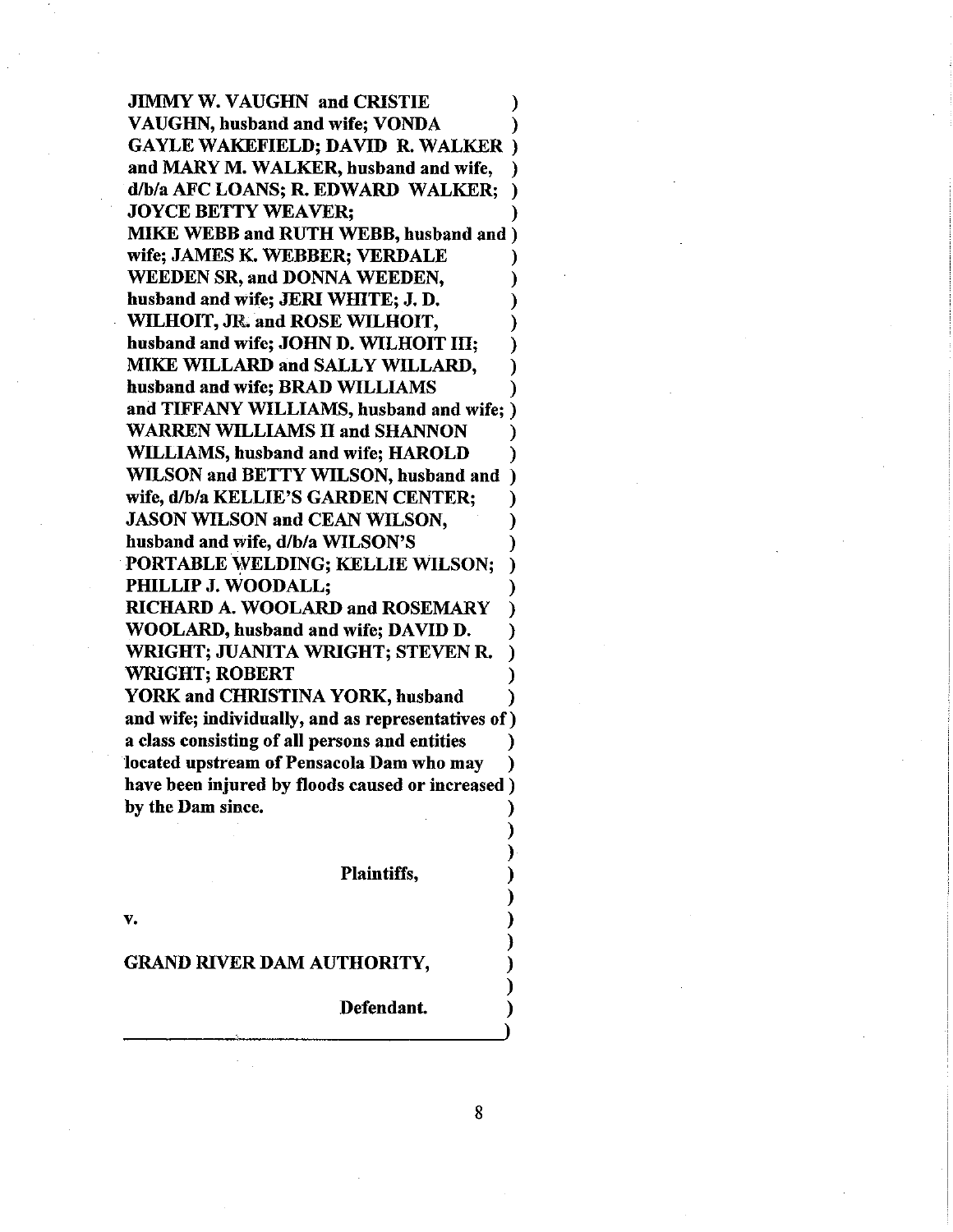## FIRST AMENDED PETITION

For their claims against Grand River Dam Authority, Plaintiffs allege and state as follows:

L Plaintiffs adopt and restate the allegations set forth in paragraphs lthrough 62 of their Petition filed on November 24, 2008 in the District Court in and for Ottawa County, State of Oklahoma, Case No: CJ-08-619 (hereinafter referred to as the "original petition").

2. Paragraph 1 of the original petition is amended to the extent there is reference to approximately an additional 32 "units" as that term has been used throughout this litigation with

GRDA. Those new units are as follows:

Christopher L. Atkinson and Melissa D. Atkinson, husband and wife Brad Anderson, individually and d/b/a/ Thunderbird Annex and d/b/a Thunderbird Restaurant Emma Vaugh Blalock BoatFloaters Ind., L.L.C. Jimmy L. Brunmeier and Linda Brunmeier, husband and wife Donald Buckner and Dena Buckner, husband and wife, individually and d/b/a Com-Tec Sales David Carrier James Eric Clifford and Delanie Clifford, husband and wife Keith Cochran and Stormie Cochran, husband and wife Com-Tec of Miami, Inc. Anthony Cooper and Carrie Cooper, husband and wife Timothy A. Duffee A. Lavena Edison Everybody Drives Auto sales, LLC Larry D. Fisher Michael D. Helm and Beth Ann Helm, husband and wife James E. Jenkins Jean Lasiter and Michael Lasiter, husband and wife L.D.W. Theaters Inc. Terry Lawson and Carole Lawson, husband and wife, individually and d/b/a Bailey's Bait Shop Danny Leach Virgil Leach and Lillian Leach, husband and wife Don Leonard and Wona Leonard, husband wife Steven L. Martin and Myra Martin, husband and wife Jacques Mattison

Ian McClure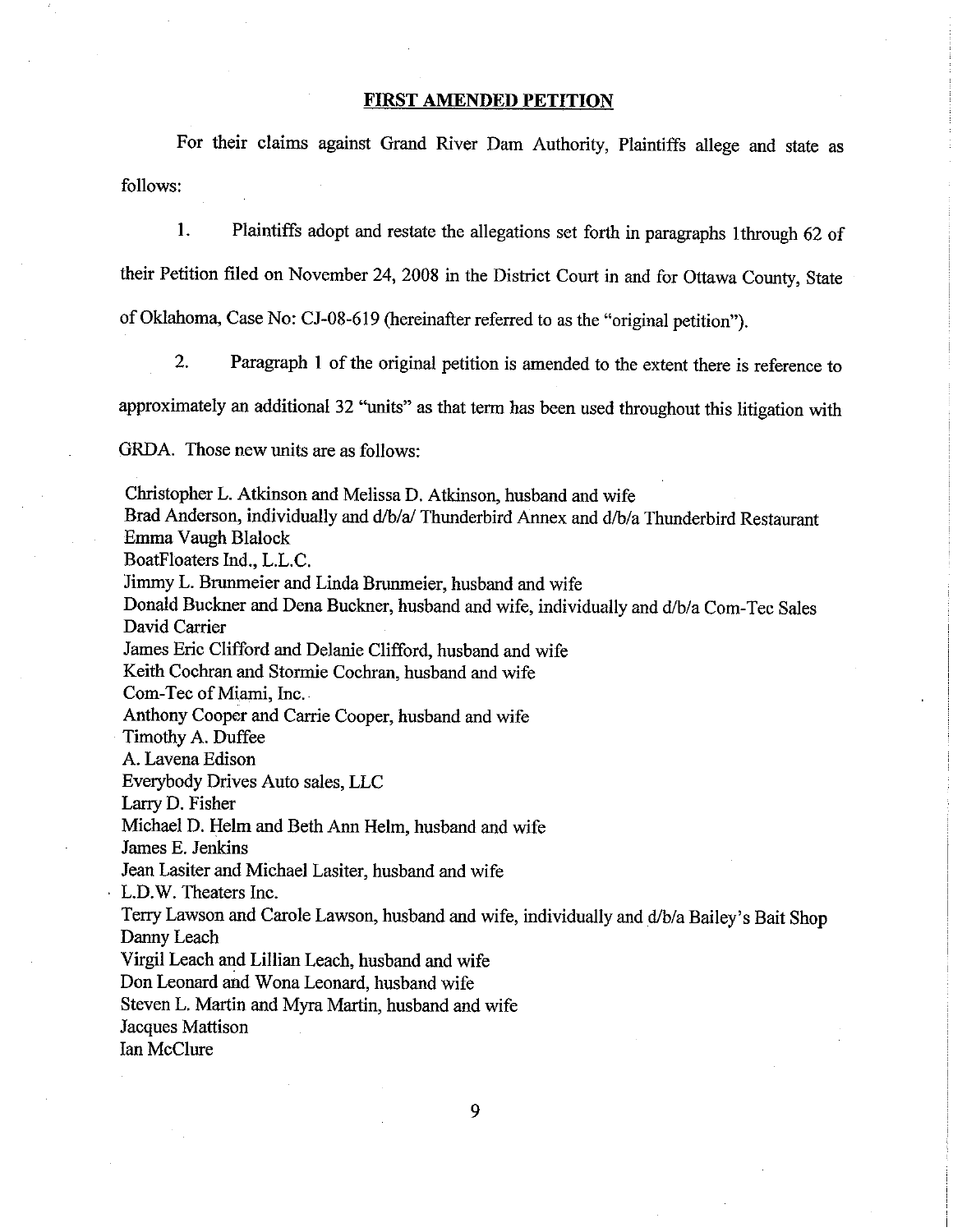Michelle McKay, as trustee of the LEO D. Woodhall Trust; Sadie G. Miller Evan E. Mitchell and Marlene K. Mitchell, husband and wife Wellington NG and Cary NG, husband and wife Dale Peterson James Rawlins d/b/a/ Rawlins Automotive R. Edward Walker Harold Wilson and Betty Wilson, husband and wife d/b/a/ Kellie's Garden Center Kellie Wilson Philip J. Woodall

3. Paragraph 25 of the original petition is amended to reference the following approximately flooding dates:

May 8,2007 June 3,2007 June 11, 2007 June 29,2007 March 20, 2008 April 10,2008 April 25,2008 May 8, 2008 May27,2008 June 2, 2008 June 10,2008 June 14,2008 March 30,2009 April 20, 2009 April 28, 2009 May 10,2009 June 17, 2009 August 21,2009 September 8,2009 September 22, 2009

4. petition. Plaintiffs also adopt and restate the prayer for relief contained in the original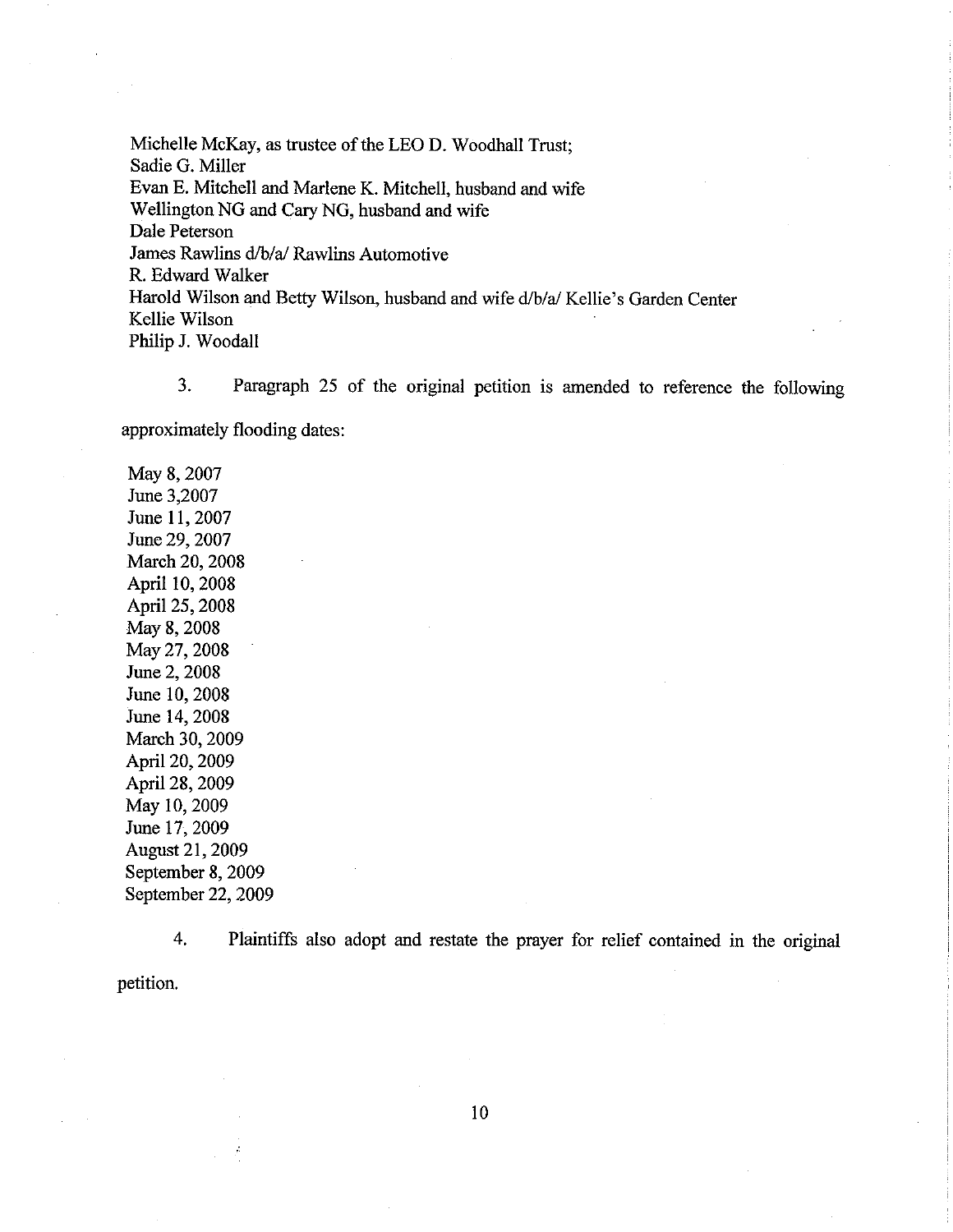GRDA has been contacted and has given written permission for the filing of this 5. amended petition and has waived the filing of a motion for leave to file an amended petition.

**ATTORNEY LIEN CLAIMED JURY TRIAL DEMANDED** 

> GOODELL, STRATTON, EDMONDS & PALMER, L.L.P

'CrN By

N Zarry Bork (KS Sup. Ct. #11810) 5/15 S. Kansas Ave. Topeka, KS 66603 785/233-0593

and

**GABLE & GOTWALS** Scott R. Rowland (OBA #11498) Renee Demoss - (OBA#10779) 1100 ONEOK Plaza 100 West Fifth Street Tulsa, Oklahoma 74103-4217 918/595-4800 918/595/4990 FAX ATTORNEYS FOR PLAINTIFFS